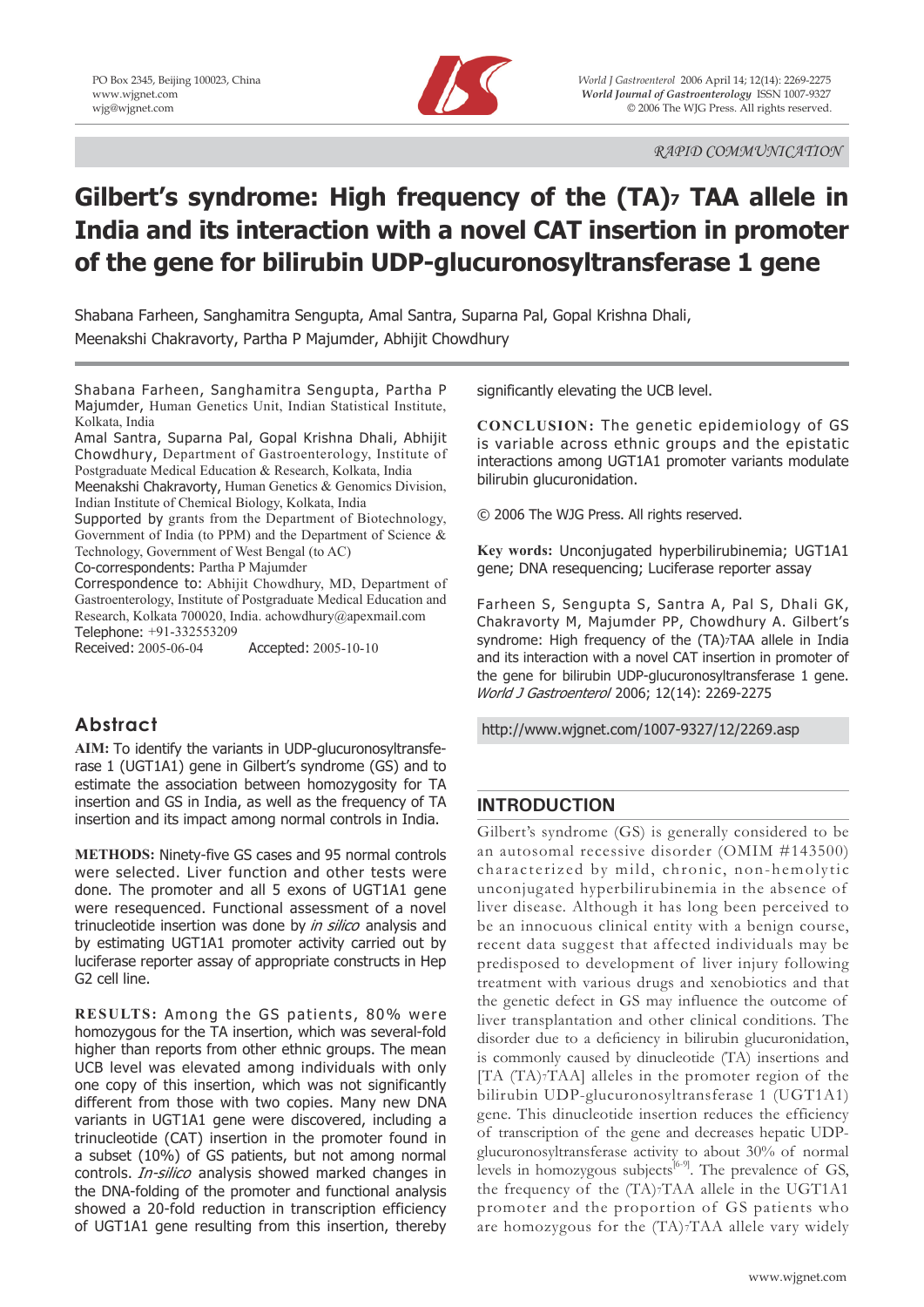across populations<sup>[10-19]</sup>. Recent data have also shown that variants in UGT1A1 gene other than the classical dinucleotide insertion in its promoter, can contribute to hyperbilirubinemia, including the milder form as in GS, although their effects appear to be variable across populations<sup>[5,20-24]</sup>. Thus, as recently emphasized<sup>[20]</sup>, detailed investigations into genetic polymorphisms of UGT1A1 gene in Asian populations may provide a better understanding of unconjugated hyperbilirubinemia.

 The objectives of our case-control study were to estimate the association between homozygosity for the (TA)7TAA allele and GS in India, to identify and study the impact of this and other polymorphisms in the promoter and exons of the UGT1A1 gene on serum bilirubin levels, and to estimate the frequency of the (TA)7TAA homozygous genotype in the general population in India.

## **MATERIALS AND METHODS**

*Participant recruitment and clinical biochemistry analysis* This study was conducted in 95 consecutive patients presenting to the Liver Clinic at the Department of Gastroenterology of the Institute of Postgraduate Medical Education & Research, Kolkata, India, for evaluation of persistent unconjugated hyperbilirubinemia (serum bilirubin greater than 1.2 mg/dL) documented at least twice over a period of one month. Serum total bilirubin and its unconjugated fraction were estimated in fasting condition. Each of these individuals had a normal finding on physical examination, normal hepatobiliary ultrasound, normal liver function test excluding hyperbilirubinemia and a normal reticulocyte count. A total of 95 adult healthy volunteers from the same ethnic population as the GS patients were included as controls. Each control also underwent the same set of investigations as the patients. Their fasting serum bilirubin level estimated twice at intervals of fifteen days was consistently less than 1.0 mg/dL. Patients were excluded if they were under any medication during the past one month or consumed alcohol regularly or had present or past history of hepatic/hematological disease. Additionally, quantitative estimation of hemoglobin fractions (A0, A2 and F) was carried out on each patient and control by cation-exchange HPLC using the Variant<sup>TM</sup> Hemoglobin Testing System Beta Thalassemia Short Program (Bio-Rad Diagnostics, Hercules, USA). A 5 mL blood sample was collected from each patient by venipuncture and DNA was isolated using a standard protocol<sup>[25]</sup>. Data and samples were collected with written informed consent of the patients and controls, after the approval was obtained from the Human Research Ethics Committee of the Institute of Postgraduate Medical Education & Research, Kolkata.

#### *DNA re-sequencing and identification of variant alleles*

DNA re-sequencing of the promoter and exon 1\*1 encoding the substrate-specific region of bilirubin-UGT1 gene as well as the 4 common exons (exons 2-5) was carried out using an automated DNA sequencer (ABI-3100; Applied Bio-systems, Foster City, USA.). DNA samples were first amplified by the polymerase chain reaction technique using an ABI-9700 thermal cycler. PCR products were then cleaned using exonuclease-I (USB. Corporation, Cleveland, USA) and shrimp alkaline phosphatase (Amersham, Freiburg, Germany), and sequencing reactions were carried out. DNA resequencing was carried out in both forward and reverse directions. Raw DNA sequences were analyzed as previously described<sup>[26]</sup>, and variant genotypes were identified.

# *Functional analysis of a novel trinucleotide insertion by luciferase reporter assay*

UGT1A1 promoter fragments, 331-336 bp in length depending on the number of TA repeats and CAT insertion, were amplified using primers (F: 5'-tgtagatcttcct ctctggtaacact-3') and (R: 5'-atgaagctttgctcctgccagaggttc-3') from genomic DNA of individuals homozygous for six and seven TA repeats, and CAT insertion on (TA)7TAA background. DNA amplification was carried out with polymerase chain reaction (PCR) using FastStart Taq DNA polymerase (Roche, Mannheim, Germany) with an initial denaturation at 95 ℃ for 10 min, followed by 35 cycles at 94 ℃ for 1 min, at 56 ℃ for 45 s and at 72 ℃ for 30 s on an ABI-9 700 (Applied Bio-systems, Foster City, USA.) thermal cycler. To facilitate subcloning of the PCR products in the reporter gene construct, oligonucleotides F and R were designed with a *Bgl* II and a *Hind* III restriction enzyme site at the 5' end, respectively. PCR products were doubly digested with *Bgl* II and *Hind* III, purified by Qiagen gel purification kit (Qiagen, Hilden, Germany) and subcloned into pGL3-basic vector (Promega, Madison, USA). The integrity of the resulting plasmids was confirmed by restriction mapping and sequencing analyses. Promoter activity of each construct was measured in HepG2 cell line. Cells were grown in MEM medium supplemented with 2 mmol/L L-glutamine, 0.1 mmol/L non-essential amino acids, 1 mmol/L sodium pyruvate and 10% fetal calf serum (GIBCO -BRL, Grand Island, USA) at 37 ℃ with 50 mL/L CO2. Exponentially growing cells were trypsinized, seeded at  $2.5 \times 10^5$  cells, and incubated overnight prior to transfection. Transfection was carried out by lipofectamin (Invitrogen, Carlsbad, USA) using 2 ug of each of the constructs (namely  $(TA)$ 6 TAA,  $(TA)$ 7 TAA and CAT insertion on (TA)7 TAA background), as well as the pGL3-basic and pGL3-control as positive controls (TA)7TAA, the luciferase gene was under the control of SV40 promoter and enhancer. After 48 h of transfection, the cells were lysed and centrifuged in cell culture lysis buffer (Promega, Madison, USA). Luciferase activity was assayed in the cell lysate by measuring the photoluminescence in a Monolight 2010 single channel luminometer and the total cellular protein content was measured by the standard Bradford's method. Luciferase activity was normalized to total cell protein concentration. Normalized luciferase activity of each construct was expressed as a ratio to that of the pGL3-basic vector. Three independent experiments were performed for each construct and all measurements were determined in duplicate.

# *Statistical analysis*

Equality of proportions was statistically tested by the standard normal test procedure<sup>[27]</sup>. Equalities of mean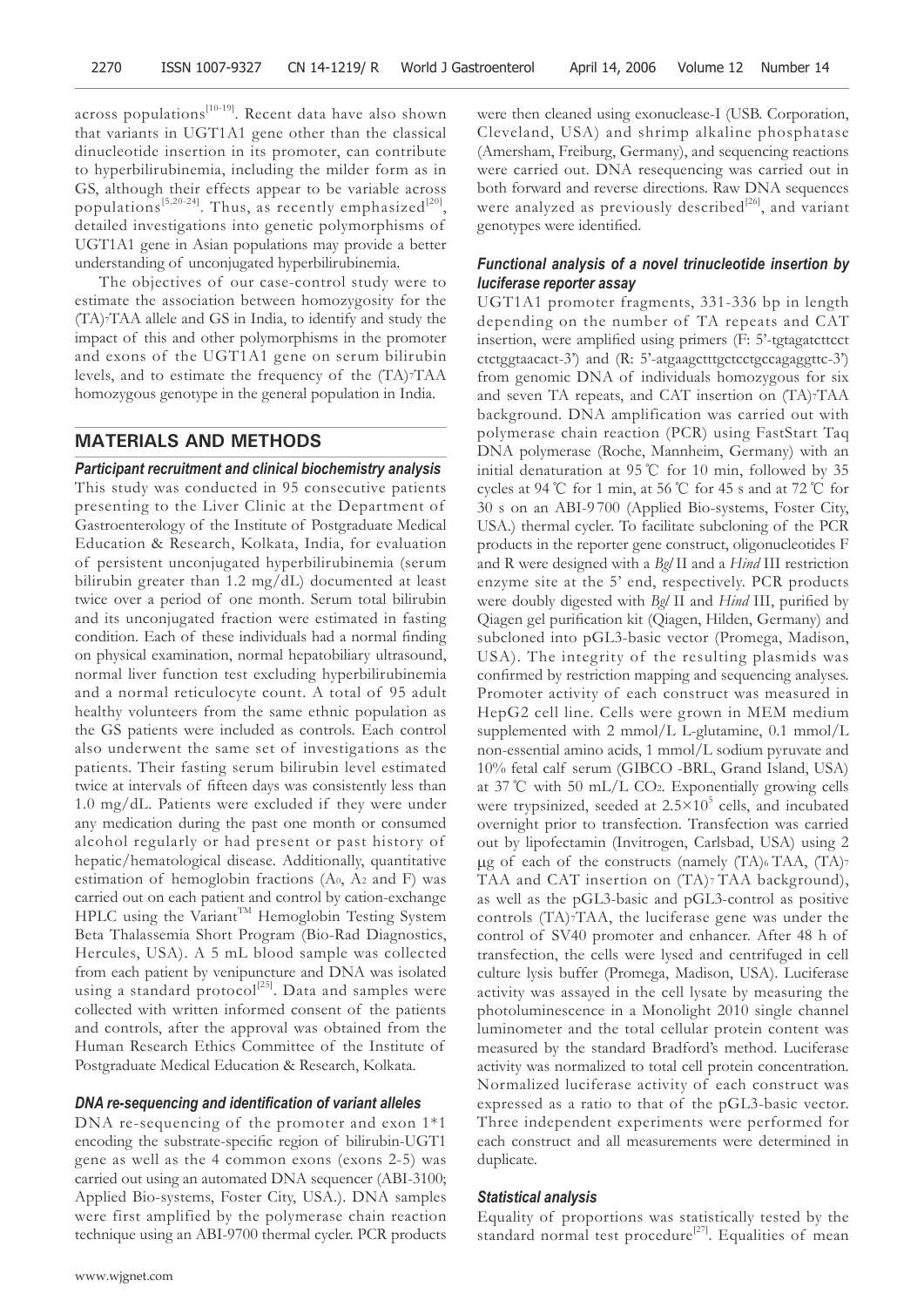values of various hematological parameters for individuals belonging to different genotypes at various polymorphic loci were statistically tested using the Student *t*-test or the analysis of variance (ANOVA) procedure, as appropriate. Regression analysis was performed to test the significance of dependence of un-conjugated serum bilirubin level on some relevant variables. Allele frequencies were estimated using the gene-counting method.

# **RESULTS**

#### *Characteristics of patients and controls*

No statistically significant  $(P > 0.05)$  differences in the proportions of males and females were observed between the patients (87 males, 8 females) and controls (77 males, 18 females). The mean ages of male and female patients  $(30.1 \pm 1.1)$  years of males,  $26.8 \pm 5.1$  years of females) and controls  $(30.2 \pm 1.1)$  years of males,  $31.1 \pm 2.9$  years of females) were not significantly different  $(P > 0.05)$ . Since elevated HbA2 levels could potentially increase the unconjugated bilirubin level, we tested the significance of the regression coefficient of HbA2 level on unconjugated bilirubin, separately for patients and controls. In both sets, there was no statistically significant impact of HbA2 (*P*-values for patients and controls were 0.638 and 0.106, respectively). The difference in the mean values of HbA2 between patients and controls was not significantly different ( $t = 1.76$ , d.f.  $= 128$ ,  $P > 0.05$ ). The 8 GS patients, but none of the normal controls, who were habitual smokers were asked to refrain from smoking for 24 h prior to blood collection. We tested whether the inclusion of these 8 GS patients had a significant impact on our findings. We therefore, examined whether the mean value of un-conjugated bilirubin among patients who were smokers  $(n=8)$  was significantly higher than that among patients who were not smokers  $(n=87)$ . No significant difference was found (mean for smoker patients= $2.67 \pm 0.33$ , mean for non-smoker patients =  $3.38 \pm 0.30$ ,  $t = 0.696$ , d.f. = 93,  $P = 0.488$ ). We have performed all analyses that were reported below with and without the inclusion of the 8 GS patients who were habitual smokers. No differences in inferences were found (results not shown). Therefore, we presented all results including these 8 GS subjects.

# *UGT1A1 sequence variants and their relation with bilirubin level*

Eleven sequence variants in UGT1A1 gene was observed, of which 3 each were in the promoter, 3 in exon 1, 2 in exon 2, 1 in exon 3 and 2 in exon 4. No variant was found in exon 5. The genotype and variant allele frequencies at these positions in patients and controls are given in Table 1. Of these 11 variant sites, 2 were non-polymorphic (frequency of the rarer allele  $\leq 1\%$ ), while the remaining 9 sites were polymorphic either among patients or among controls or in both. One of the polymorphic sites was the TA insertion [(TA)7TAA allele] in the TATA box of the UGT1A1 promoter<sup>[2,3]</sup>. The frequencies of the  $(TA)7TAA$ allele  $(0.879)$  and the  $7/7$  genotype  $(80\%)$  among the patients were significantly higher (*P* < 0.005) than those among the controls (0.384 and 10%, respectively). The

un-conjugated serum bilirubin values for GS patients belonging to the 6/6, 7/6 and 7/7 genotypes are presented in Figure 1. The mean values of un-conjugated bilirubin for GS patients and normal controls were  $2.5 \pm 0.25$ mg/dL and  $0.61 \pm 0.09$  mg/dL respectively. The mean $\pm$ SE value of un-conjugated bilirubin among patients with the 7/6 genotype was  $3.46 \pm 0.54$  mg/dL, which was not significantly different ( $P = 0.05$ ) from patients with the  $7/7$ genotype  $(3.31 \pm 0.33 \text{ mg/dL})$ . The mean un-conjugated serum bilirubin values for these genotypes among controls were only  $0.59 \pm 0.10$  mg/dL and  $0.64 \pm 0.15$  mg/dL, respectively.

No significant differences  $(P=0.05)$  were found in the mean bilirubin levels among individuals belonging to the various genotypes at the remaining single nucleotide polymorphic loci. With respect to the C6844G polymorphism resulting in a non-synonymous amino acid change (A321G), all patients were CC homozygotes, while about 30% of the controls were CG heterozygotes (Table 1). We did not find any significant effect of the G71R polymorphism on un-conjugated bilirubin level. This polymorphism also showed no significant interaction with the TATA box insertion polymorphism (results not shown). These findings are discordant with those reported among the Japanese<sup>[19]</sup>.

## *A novel human-specific trinucleotide insertion in Gilbert's syndrome patients and its impact on bilirubin level*

Among the polymorphic variants described in Table 1, aside from the familiar TA insertion, the most striking was the CAT insertion (nucleotide positions -85 to -83) in the CAAT box of UGT1\*1 promoter. Normally, there is one copy of the CAT trinucleotide present in human Genbank (http://www.ncbi.nlm.nih.gov/Genbank/). We found two copies of this trinucleotide in some GS patients. To confirm that this was an insertion we searched the chimpanzee (gi|6456543|gb|AF135463.1|AF135463) and gorilla (gi|6456545|gb|AF135464.1|AF135464) databases. In both species there is only copy, confirming that the single copy is the ancestral state. This CAT insertion was found only among nine (10%) GS patients, who were all homozygous for the TA insertion. We found that GS patients with the CAT-insertion had a significantly  $(P< 0.001)$  elevated mean level  $(6.13 \pm 1.61 \text{ mg/dL})$ compared to those without the insertion  $(2.93 \pm 0.28)$ mg/dL). Individuals who possessed the CAT insertion did not consistently possess a variant allele at any of the other sites. One individual who was heterozygous for the CAT insertion was also heterozygous for the I322V variant, and other three CAT-insertion heterozygotes were also heterozygotes for the H376R variant.

## *Functional analysis of CAT insertion*

Since about 10% of the (TA)7TAA homozygotes carried the CAT insertion and the insertion significantly elevated the bilirubin level, we postulated that the insertion had a functional impact. To examine this, we studied the change in DNA-folding of the promoter region caused by this insertion. The most stable structures, namely those with lowest free energy (dG) values, are given in Figure 2 for the UGT1A1 promoter region without  $(dG = -14.4)$  and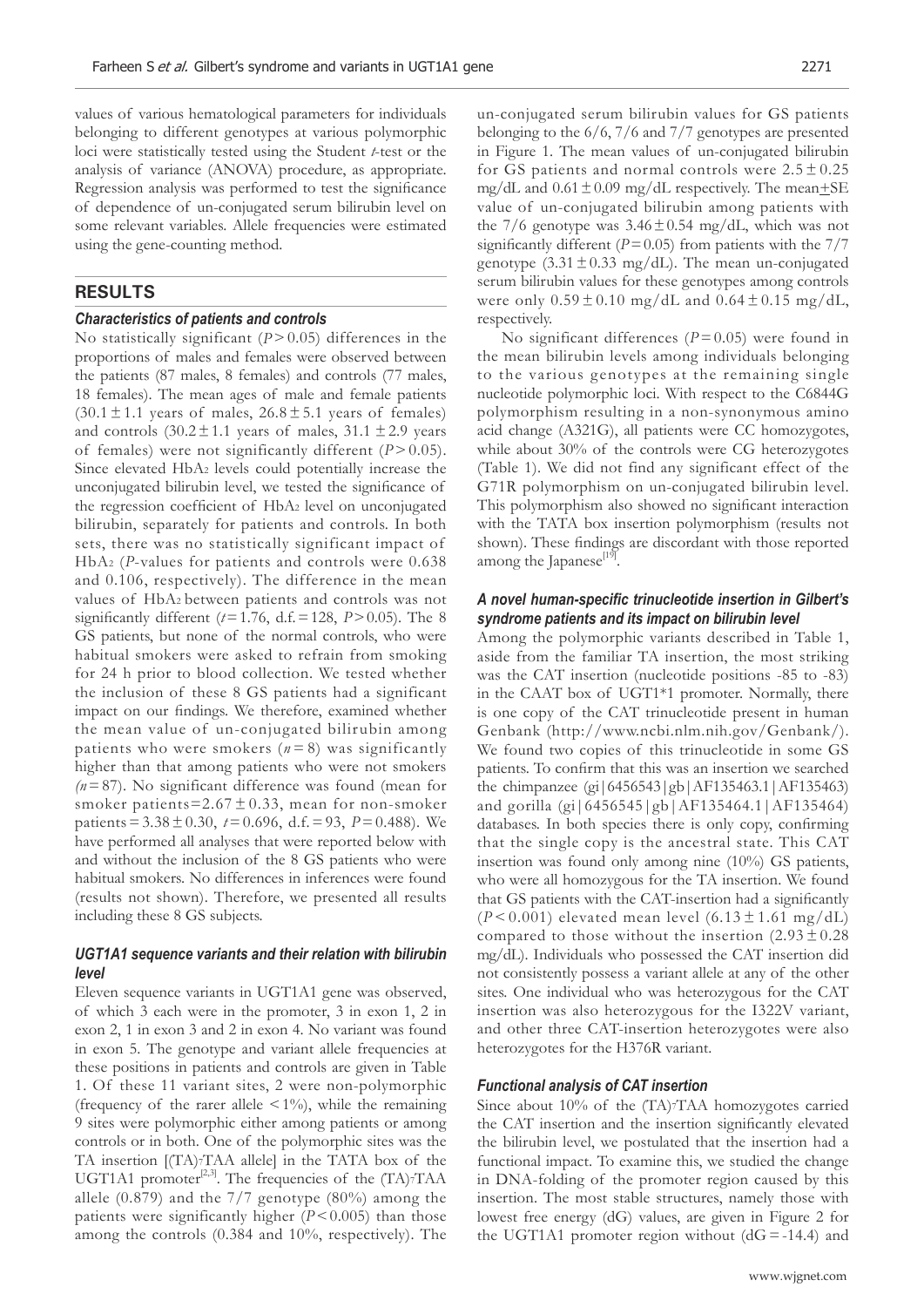| 3<br>UGT1*1 promoter<br>CAT insertion<br>Insertion/Insertion<br>$\mathbf{0}$<br>$\boldsymbol{0}$<br>nps -85 to -83<br>Insertion/non-insertion<br>6<br>Non-insertion/non-insertion<br>86<br>95<br>p(Insertion)<br>0.063<br>0.000<br>$G\neg C$<br>GG<br>93<br>95<br>UGT1*1 promoter<br>$\overline{2}$<br>GC<br>$\boldsymbol{0}$<br>np -63<br>p(C)<br>0.011<br>0.000<br>$(TA)$ 6 $TAA \rightarrow$<br>$(TA)$ 6 TAA / $(TA)$ 6 TAA<br>$\sqrt{4}$<br>UGT1*1 promoter<br>32<br>$(TA)$ <sub>7</sub> TAA $/(TA)$ <sub>6</sub> TAA<br>15<br>53<br>nps -53 to -38<br>$(TA)$ <sub>7</sub> $TAA$<br>$(TA)$ <sub>7</sub> TAA/ $(TA)$ <sub>7</sub> TAA<br>76<br>$10\,$<br>$p[(TA)$ TAA]<br>0.879<br>0.384<br>GG<br>85<br>90<br>Exon 1<br>$G \rightarrow A$<br>$\boldsymbol{9}$<br>$\mathbf 5$<br>(G71R)<br>GA<br>np +211 | Location of variant and<br>nucleotide position (np) | Description of variant <sup>1</sup> | Genotype/Allele frequency (p) | Patients (%) | Control (%)  |
|------------------------------------------------------------------------------------------------------------------------------------------------------------------------------------------------------------------------------------------------------------------------------------------------------------------------------------------------------------------------------------------------------------------------------------------------------------------------------------------------------------------------------------------------------------------------------------------------------------------------------------------------------------------------------------------------------------------------------------------------------------------------------------------------------------|-----------------------------------------------------|-------------------------------------|-------------------------------|--------------|--------------|
|                                                                                                                                                                                                                                                                                                                                                                                                                                                                                                                                                                                                                                                                                                                                                                                                            |                                                     |                                     |                               |              |              |
|                                                                                                                                                                                                                                                                                                                                                                                                                                                                                                                                                                                                                                                                                                                                                                                                            |                                                     |                                     |                               |              |              |
|                                                                                                                                                                                                                                                                                                                                                                                                                                                                                                                                                                                                                                                                                                                                                                                                            |                                                     |                                     |                               |              |              |
|                                                                                                                                                                                                                                                                                                                                                                                                                                                                                                                                                                                                                                                                                                                                                                                                            |                                                     |                                     |                               |              |              |
|                                                                                                                                                                                                                                                                                                                                                                                                                                                                                                                                                                                                                                                                                                                                                                                                            |                                                     |                                     |                               |              |              |
|                                                                                                                                                                                                                                                                                                                                                                                                                                                                                                                                                                                                                                                                                                                                                                                                            |                                                     |                                     |                               |              |              |
|                                                                                                                                                                                                                                                                                                                                                                                                                                                                                                                                                                                                                                                                                                                                                                                                            |                                                     |                                     |                               |              |              |
|                                                                                                                                                                                                                                                                                                                                                                                                                                                                                                                                                                                                                                                                                                                                                                                                            |                                                     |                                     |                               |              |              |
|                                                                                                                                                                                                                                                                                                                                                                                                                                                                                                                                                                                                                                                                                                                                                                                                            |                                                     |                                     |                               |              |              |
|                                                                                                                                                                                                                                                                                                                                                                                                                                                                                                                                                                                                                                                                                                                                                                                                            |                                                     |                                     |                               |              |              |
|                                                                                                                                                                                                                                                                                                                                                                                                                                                                                                                                                                                                                                                                                                                                                                                                            |                                                     |                                     |                               |              |              |
|                                                                                                                                                                                                                                                                                                                                                                                                                                                                                                                                                                                                                                                                                                                                                                                                            |                                                     |                                     |                               |              |              |
|                                                                                                                                                                                                                                                                                                                                                                                                                                                                                                                                                                                                                                                                                                                                                                                                            |                                                     |                                     |                               |              |              |
|                                                                                                                                                                                                                                                                                                                                                                                                                                                                                                                                                                                                                                                                                                                                                                                                            |                                                     |                                     | AA                            | $\mathbf{1}$ | $\mathbf{0}$ |
| 0.058<br>0.026<br>p(A)                                                                                                                                                                                                                                                                                                                                                                                                                                                                                                                                                                                                                                                                                                                                                                                     |                                                     |                                     |                               |              |              |
| $T \rightarrow C$<br>93<br>94<br>Exon 1<br><b>TT</b>                                                                                                                                                                                                                                                                                                                                                                                                                                                                                                                                                                                                                                                                                                                                                       |                                                     |                                     |                               |              |              |
| 2<br>(I159T)<br>TC<br>$\mathbf{1}$<br>np +476                                                                                                                                                                                                                                                                                                                                                                                                                                                                                                                                                                                                                                                                                                                                                              |                                                     |                                     |                               |              |              |
| 0.011<br>0.005<br>p(C)                                                                                                                                                                                                                                                                                                                                                                                                                                                                                                                                                                                                                                                                                                                                                                                     |                                                     |                                     |                               |              |              |
| $T \rightarrow C$<br>94<br>95<br>Exon 1<br><b>TT</b>                                                                                                                                                                                                                                                                                                                                                                                                                                                                                                                                                                                                                                                                                                                                                       |                                                     |                                     |                               |              |              |
| <b>TC</b><br>$\mathbf{0}$<br>(R209W)<br>$\mathbf{1}$<br>np +625                                                                                                                                                                                                                                                                                                                                                                                                                                                                                                                                                                                                                                                                                                                                            |                                                     |                                     |                               |              |              |
| 0.005<br>0.000<br>p(C)                                                                                                                                                                                                                                                                                                                                                                                                                                                                                                                                                                                                                                                                                                                                                                                     |                                                     |                                     |                               |              |              |
| $C \rightarrow G$<br>CC<br>95<br>Exon 2<br>66                                                                                                                                                                                                                                                                                                                                                                                                                                                                                                                                                                                                                                                                                                                                                              |                                                     |                                     |                               |              |              |
| 29<br>(A321G)<br>CG<br>$\mathbf{0}$<br>np +6844                                                                                                                                                                                                                                                                                                                                                                                                                                                                                                                                                                                                                                                                                                                                                            |                                                     |                                     |                               |              |              |
| 0.000<br>0.152<br>p(G)                                                                                                                                                                                                                                                                                                                                                                                                                                                                                                                                                                                                                                                                                                                                                                                     |                                                     |                                     |                               |              |              |
| $87\,$<br>89<br>Exon 2<br>$A \rightarrow G$<br>AA                                                                                                                                                                                                                                                                                                                                                                                                                                                                                                                                                                                                                                                                                                                                                          |                                                     |                                     |                               |              |              |
| (I322V)<br>AG<br>$\overline{7}$<br>$\boldsymbol{6}$<br>np +6846                                                                                                                                                                                                                                                                                                                                                                                                                                                                                                                                                                                                                                                                                                                                            |                                                     |                                     |                               |              |              |
| $\mathbb{G}\mathbb{G}$<br>$\mathbf{0}$<br>$\mathbf{1}$                                                                                                                                                                                                                                                                                                                                                                                                                                                                                                                                                                                                                                                                                                                                                     |                                                     |                                     |                               |              |              |
| 0.042<br>0.032<br>p(G)                                                                                                                                                                                                                                                                                                                                                                                                                                                                                                                                                                                                                                                                                                                                                                                     |                                                     |                                     |                               |              |              |
| $G \rightarrow A$<br>$\mathbb{G}\mathbb{G}$<br>94<br>95<br>Exon 3                                                                                                                                                                                                                                                                                                                                                                                                                                                                                                                                                                                                                                                                                                                                          |                                                     |                                     |                               |              |              |
| $\mathbf{1}$<br>$\boldsymbol{0}$<br>(D359N)<br>GA<br>np +7640                                                                                                                                                                                                                                                                                                                                                                                                                                                                                                                                                                                                                                                                                                                                              |                                                     |                                     |                               |              |              |
| 0.005<br>0.000<br>p(A)                                                                                                                                                                                                                                                                                                                                                                                                                                                                                                                                                                                                                                                                                                                                                                                     |                                                     |                                     |                               |              |              |
| $C \rightarrow T$<br>93<br>CC<br>95<br>Exon 4                                                                                                                                                                                                                                                                                                                                                                                                                                                                                                                                                                                                                                                                                                                                                              |                                                     |                                     |                               |              |              |
| <b>CT</b><br>$\overline{2}$<br>$\boldsymbol{0}$<br>np +7939<br>(P364L)                                                                                                                                                                                                                                                                                                                                                                                                                                                                                                                                                                                                                                                                                                                                     |                                                     |                                     |                               |              |              |
| 0.011<br>0.000<br>p(T)                                                                                                                                                                                                                                                                                                                                                                                                                                                                                                                                                                                                                                                                                                                                                                                     |                                                     |                                     |                               |              |              |
| 92<br>95<br>Exon 4<br>$A \rightarrow G$<br>AA                                                                                                                                                                                                                                                                                                                                                                                                                                                                                                                                                                                                                                                                                                                                                              |                                                     |                                     |                               |              |              |
| 3<br>$\boldsymbol{0}$<br>(H376R)<br>$\mathcal{A}\mathcal{G}$<br>np +7975                                                                                                                                                                                                                                                                                                                                                                                                                                                                                                                                                                                                                                                                                                                                   |                                                     |                                     |                               |              |              |
| 0.016<br>0.000<br>p(G)                                                                                                                                                                                                                                                                                                                                                                                                                                                                                                                                                                                                                                                                                                                                                                                     |                                                     |                                     |                               |              |              |

**Table 1 DNA sequence variations observed among Gilbert's syndrome patients and normal controls**

<sup>1</sup>Amino acid changes resulting from nucleotide changes in the exons are indicated in parentheses.



**Figure 1** Distributions of un-conjugated serum bilirubin values among Gilbert's syndrome patients classified by the genotype of the common TA insertion in the TATA box of the UGT1A1 promoter.

with  $(dG = -14.8)$  the additional CAT insertion. A striking structural change was found around the region of the insertion, the loops were converted to stems. It is well known that formation of stems in the promoter could

reduce transcription of the gene. A detailed functional analysis of the UGT1A1 promoter by luciferase reporter assay confirmed that there was a two-fold decrease in transcription efficiency for the variant (TA)7TAA promoter allele, and a 20-fold decrease when there was a CAT insertion in the promoter on the background of the  $(TA)$ <sup>7</sup>TAA allele compared to the normal  $(TA)$ <sup>6</sup>TAA promoter allele (Figure 3).

## **DISCUSSION**

Genetically determined un-conjugated hyperbilirubinemia constitutes a spectrum of clinical entities characterized by incremental serum bilirubin values related to graded reduction of UGT1A1 enzyme activity. The most novel finding of our study is that a trinucleotide (CAT) insertion in the nucleotide positions -85 to -83 of the UGT1A1 promoter was present in GS patients who were homozygous for the causal TA insertion, but not in other GS patients or in controls. This insertion significantly (*P* < 0.001) elevated the un-conjugated bilirubin level  $(mean = 6.13 mg/dL)$  in the patients to the range usually seen in Crigler-Najjar (CN) II syndrome. We have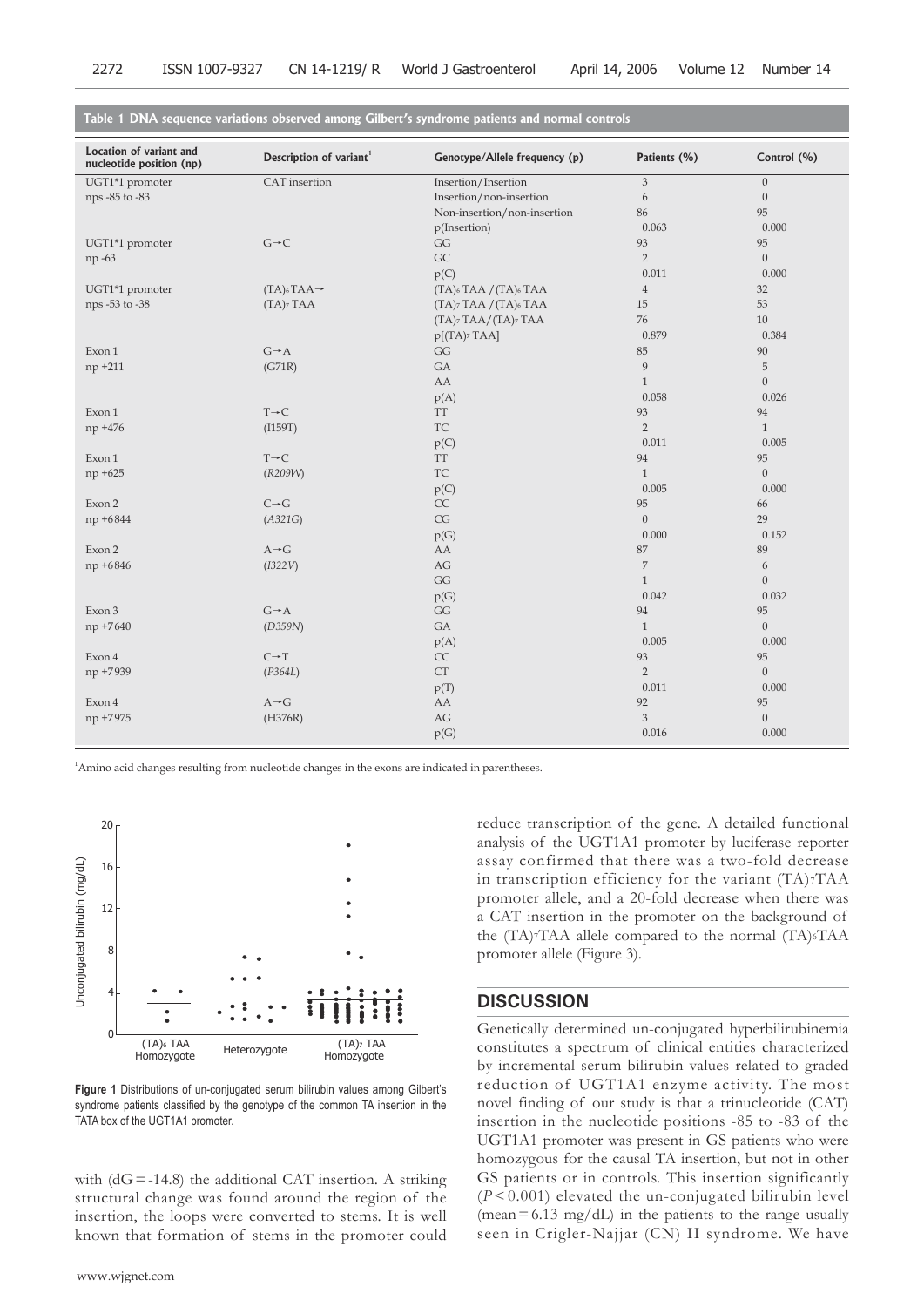

**Figure 2** Folded DNA structures of the UGT1A1 promoter region with one copy of the CAT trinucleotide (shaded region) (**A**) and two copies of the CAT trinucleotide (CAT insertion allele, shaded region) (**B**).



**Figure 3** Transcriptional activities of the (TA) 6TAA, (TA)7 TAA and CAT alleles as assessed by a luciferase reporter assay.

demonstrated that this insertion in the background of the (TA)7 allele classically described in GS, diminishes UGT1A1 transcriptional activity to about 5% (2.4 light units/10<sup>3</sup> µg protein) of the normal (44.9 light units/10<sup>3</sup> µg protein), much lower than the 50% reduction (22.9 light units/ $10^3$  µg protein) observed for (TA)7 alone. Thus the combined biological effect of the CAT and TA insertions is a further elevation in the un-conjugated bilirubin level compared to that of the TA insertion alone, which is exactly what we have observed in the GS patients carrying the CAT insertion. This initial description of the interactive influence of a novel trinucleotide insertion and the GS-type abnormality in the promoter region alone, in the absence of a consistent exonic mutation, to quantitatively elevate un-conjugated bilirubin to levels observed in Crigler-Najjar II (CN II) provides further evidence of genetic heterogeneity and overlap of the clinical syndromes of un-conjugated hyperbilirubinemia. Thus, Gilbert's, Crigler-Najjar I (CN I) and CN II syndromes may not be mutually exclusive clinical-genetic entitities but are different windows of the quantititative spectrum of elevated serum unconjugated bilirubin levels.

 The association (80%) between homozygosity for the (TA)7TAA allele and GS is much stronger in India than reported earlier from most other ethnic groups [14,15,16,20]. Graded reduction of UGT1 activity has been demonstrated with increasing length of the TA repeats in a recent study<sup>[28]</sup>. It was demonstrated that  $7/7$ homozygotes and 7/6 heterozygotes have, respectively, a

52% and a 37% reduction of UDP glucuronyl transferase activity in liver tissue homogenates. In our study, serum un-conjugated bilirubin values among 7/6 heterozygote GS patients were high but not significantly different from the 7/7 homozygotes. The finding of increased serum bilirubin values among the 7/6 heterozygote GS patients to the same extent as those homozygous for the classically described 7/7 genotype, even in the absence of any other consistent change in the UGT1A1 gene, is intriguing. We could not explain this finding, but speculate the role of other interacting non-UGT1A1 genetic variants.

 Although the insertion of additional TA repeats in the (TA)6 TAA promoter, sequence of the UGT1A1 gene is the most common variation associated with Gilbert's syndrome,  $(TA)$ <sub>5</sub> and  $(TA)$ <sub>8</sub> sequences in the TATAA box have also been found<sup>[4,14]</sup>. We did not find  $(TA)$ <sup>5</sup> and (TA)s alleles in our study participants. Moreover, several mutations in the exons have been found in other populations, particularly from Asia, in association with GS and hyperbilirubinemia, either as the only abnormality or in addition to the more common promoter defect<sup>[20-22,29-31]</sup>. We have identified several promoter and coding region (all non-synonymous) variants of the gene (Table 1). The G71R variant has been reported earlier<sup>[19, 22-24]</sup>, and the P364L variant has recently been reported in one Japanese GS patient $[19]$ . Contrary to the finding among the Japanese<sup>[32]</sup>, the G71R change had no impact on unconjugated bilirubin level in our samples, nor did it interact with the dinucleotide (TA) insertion in the TATA box of the UGT1A1 gene. Many variants discovered in this study have not been reported earlier and many variants reported earlier were not found in the present sample. Although all the observed variations in exons could result in amino acid substitutions, none of these significantly altered the mean bilirubin level. Thus, the UGT1A1 gene appears to tolerate a large number of mutations without any significant deleterious effect. None of these was strongly associated with the (TA)7TAA allele in our study. However, the amino acid change from isoleucine to valine at the amino acid position 322 was only found among the controls and not among the GS patients. Further studies are necessary to test whether this change helps bilirubin glucuronidation by the UGT1A1 gene.

 The UGT1A1 polymorphisms have recently acquired significance because they predispose individuals to altered metabolism and enhanced toxicity of several drugs like paracetamol, propofol, irinotecan, indinavir, *etc*, which are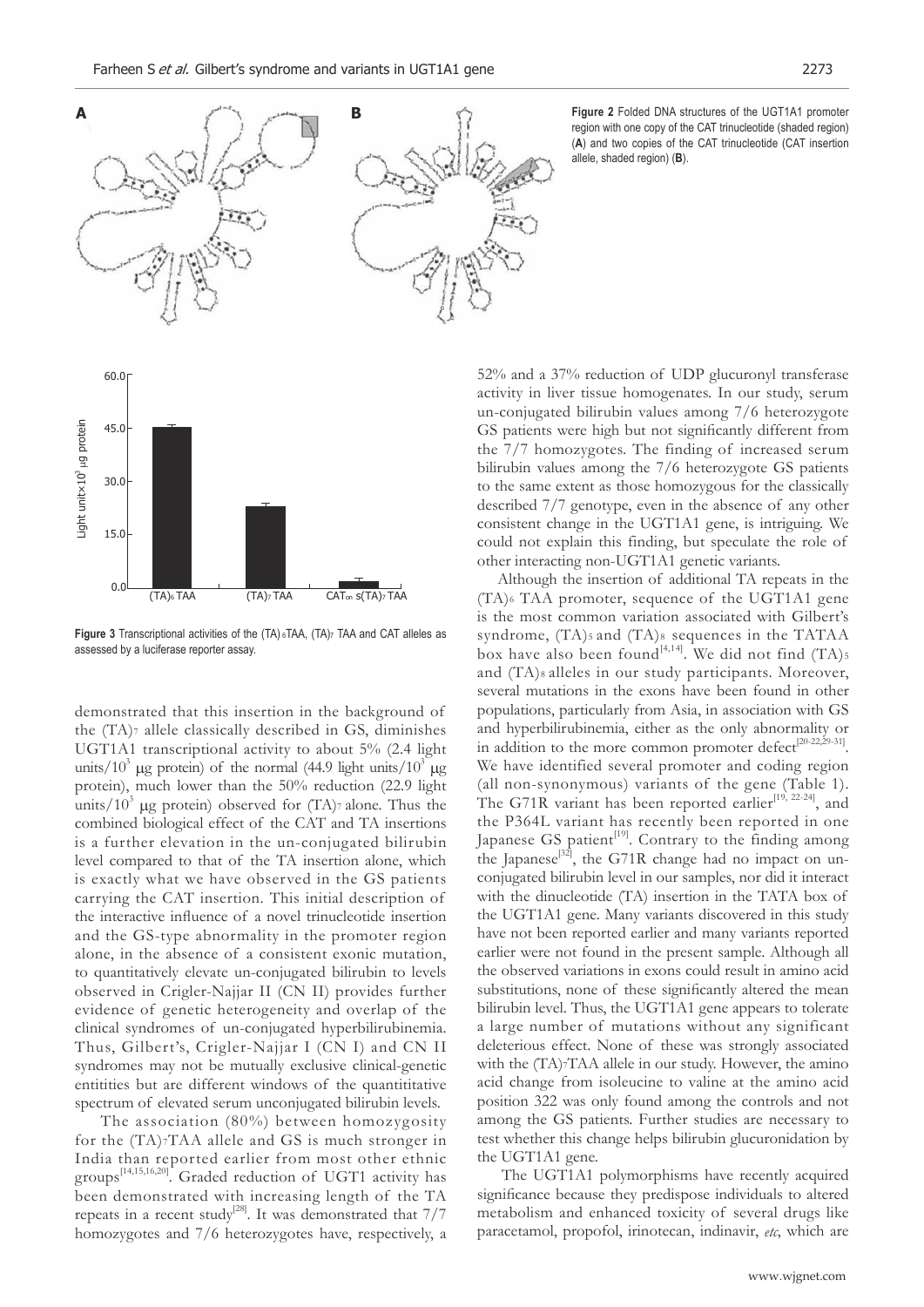substrates for glucoronidation by UGT1A1<sup>[33-36]</sup>. Exons 2-5 are shared by other UGT1A transcripts and isozymes that mediate metabolism of xenobiotics apart from A1 involved in bilirubin glucuronidation<sup>[37]</sup>. The new variants in these exons may be relevant to drug metabolism, but we have not tested this. Our findings reveal that it is crucial to carry out detailed surveys on genetic variations in and around the UGT1A1 gene and functional studies on these variants for a deeper understanding of quantitative anomalies of bilirubin.

# **ACKNOWLEDGMENTS**

The authors thank Dr. S. Roy Choudhury for permitting us to carry out the cell-biology work in his laboratory at the Indian Institute of Chemical Biology, Kolkata.

#### **REFERENCES**

- 1 **Powell LW**, Hemingway E, Billing BH, Sherlock S. Idiopathic unconjugated hyperbilirubinemia (Gilbert's syndrome). A study of 42 families. *N Engl J Med* 1967; **277**: 1108-1112
- 2 **Bosma PJ**. Inherited disorders of bilirubin metabolism. *J Hepatol* 2003; **38**: 107-117
- 3 **Sampietro M**, Lupica L, Perrero L, Comino A, Martinez di Montemuros F, Cappellini MD, Fiorelli G. The expression of uridine diphosphate glucuronosyltransferase gene is a major determinant of bilirubin level in heterozygous betathalassaemia and in glucose-6-phosphate dehydrogenase deficiency. *Br J Haematol* 1997; **99**: 437-439
- 4 **Doyama H**, Okada T, Kobayashi T, Suzuki A, Takeda Y, Mabuchi H. Effect of bilirubin UDP glucuronosyltransferase 1 gene TATA box genotypes on serum bilirubin concentrations in chronic liver injuries. *Hepatology* 2000; **32**: 563-568
- 5 **Jansen PL**, Bosma PJ, Bakker C, Lems SP, Slooff MJ, Haagsma EB. Persistent unconjugated hyperbilirubinemia after liver transplantation due to an abnormal bilirubin UDPglucuronosyltransferase gene promoter sequence in the donor. *J Hepatol* 1997; **27**: 1-5
- 6 **Bosma PJ**, Chowdhury JR, Bakker C, Gantla S, de Boer A, Oostra BA, Lindhout D, Tytgat GN, Jansen PL, Oude Elferink RP. The genetic basis of the reduced expression of bilirubin UDP-glucuronosyltransferase 1 in Gilbert's syndrome. *N Engl J Med* 1995; **333**: 1171-1175
- 7 **Koiwai O**, Nishizawa M, Hasada K, Aono S, Adachi Y, Mamiya N, Sato H. Gilbert's syndrome is caused by a heterozygous missense mutation in the gene for bilirubin UDP-glucuronosyltransferase. *Hum Mol Genet* 1995; **4**: 1183-1186
- 8 **Burchell B**, Hume R. Molecular genetic basis of Gilbert's syndrome. *J Gastroenterol Hepatol* 1999; **14**: 960-966
- 9 **Clarke DJ**, Moghrabi N, Monaghan G, Cassidy A, Boxer M, Hume R, Burchell B . Genetic defects of the UDPglucuronosyltransferase-1 (UGT1) gene that cause familial non-haemolytic unconjugated hyperbilirubinaemias. *Clin Chim Acta* 1997; **266**: 63-74
- 10 de Morais SM, Uetrecht JP, Wells PG. Decreased glucuronidation and increased bioactivation of acetaminophen in Gilbert's syndrome. *Gastroenterology* 1992; **102**: 577-586
- McGurk KA, Brierley CH, Burchell B. Drug glucuronidation by human renal UDP-glucuronosyltransferases. *Biochem Pharmacol* 1998; **55**: 1005-1012
- 12 **Owens D**, Evans J. Population studies on Gilbert's syndrome*. J Med Genet* 1975; **12**: 152-156
- 13 **Sieg A**, Arab L, Schlierf G, Stiehl A, Kommerell B. Prevalence of Gilbert's syndrome in Germany. *Dtsch Med Wochenschr* 1987; **112**: 1206-1208
- 14 **Beutler E**, Gelbart T, Demina A. Racial variability in the UDPglucuronosyltransferase 1 (UGT1A1) promoter: a balanced

polymorphism for regulation of bilirubin metabolism? *Proc Natl Acad Sci USA* 1998; **95**: 8170-8174

- 15 **Monaghan G**, Ryan M, Seddon R, Hume R, Burchell B. Genetic variation in bilirubin UPD-glucuronosyltransferase gene promoter and Gilbert's syndrome. *Lancet* 1996; **347**: 578-581
- 16 Lampe JW, Bigler J, Horner NK, Potter JD. UDPglucuronosyltransferase (UGT1A1\*28 and UGT1A6\*2) polymorphisms in Caucasians and Asians: relationships to serum bilirubin concentrations. *Pharmacogenetics* 1999; **9**: 341-349
- 17 **Ando Y**, Chida M, Nakayama K, Saka H, Kamataki T. The UGT1A1\*28 allele is relatively rare in a Japanese population. *Pharmacogenetics* 1998; **8**: 357-360
- 18 **Biondi ML**, Turri O, Dilillo D, Stival G, Guagnellini E. Contribution of the TATA-box genotype (Gilbert syndrome) to serum bilirubin concentrations in the Italian population. *Clin Chem* 1999; **45**: 897-898
- 19 **Takeuchi K**, Kobayashi Y, Tamaki S, Ishihara T, Maruo Y, Araki J, Mifuji R, Itani T, Kuroda M, Sato H, Kaito M, Adachi Y. Genetic polymorphisms of bilirubin uridine diphosphateglucuronosyltransferase gene in Japanese patients with Crigler-Najjar syndrome or Gilbert's syndrome as well as in healthy Japanese subjects. *J Gastroenterol Hepatol* 2004; **19**: 1023-1028
- 20 **Kamisako T**. What is Gilbert's syndrome? Lesson from genetic polymorphisms of UGT1A1 in Gilbert's syndrome from Asia. *J Gastroenterol Hepatol* 2004; **19**: 955-957
- 21 **Kaplan M**, Hammerman C, Rubaltelli FF, Vilei MT, Levy-Lahad E, Renbaum P, Vreman HJ, Stevenson DK, Muraca M. Hemolysis and bilirubin conjugation in association with UDP-glucuronosyltransferase 1A1 promoter polymorphism. *Hepatology* 2002; **35**: 905-911
- 22 **Soeda Y,** Yamamoto K, Adachi Y, Hori T, Aono S, Koiwai O, Sato H. Predicted homozygous mis-sense mutation in Gilbert's syndrome. *Lancet* 1995; **346:** 1494
- Sato H, Adachi Y, Koiwai O. The genetic basis of Gilbert's syndrome. *Lancet* 1996; **347**: 557-558
- 24 **Aono S**, Adachi Y, Uyama E, Yamada Y, Keino H, Nanno T, Koiwai O, Sato H. Analysis of genes for bilirubin UDPglucuronosyltransferase in Gilbert's syndrome. *Lancet* 1995; **345**: 958-959
- 25 **Miller SA**, Dykes DD, Polesky HF. A simple salting out procedure for extracting DNA from human nucleated cells. *Nucleic Acids Res* 1988; **16**: 1215
- 26 **Gordon D**, Abajian C, Green P. Consed: a graphical tool for sequence finishing. *Genome Res* 1998; **8**: 195-202
- 27 **Snedecor GW**, Cochran WG. Statistical Methods. 8<sup>th</sup> Edition. Iowa State University Press, Ames, 1989
- 28 Raijmakers MT, Jansen PL, Steegers EA, Peters WH. Association of human liver bilirubin UDPglucuronyltransferase activity with a polymorphism in the promoter region of the UGT1A1 gene. *J Hepatol* 2000; **33:** 348-351
- 29 **Kadakol A,** Sappal BS, Ghosh SS, Lowenheim M, Chowdhury A, Chowdhury S, Santra A, Arias IM, Chowdhury JR, Chowdhury NR. Interaction of coding region mutations and the Gilbert-type promoter abnormality of the UGT1A1 gene causes moderate degrees of unconjugated hyperbilirubinaemia and may lead to neonatal kernicterus. *J Med Genet* 2001; **38:** 244-249
- 30 **Parvez MK**, Goyal A, Kazim N, Hasnain SE, Sarin SK. TA insertion mutation in bilirubin UDP- glucoronyl transferase gene ( UGT1A1) promoter in Indian patients with Gilbert's syndrome *. J Hepatol* 2002; **36(S1)**: 159-160
- 31 **Borlak J**, Thum T, Landt O, Erb K, Hermann R. Molecular diagnosis of a familial nonhemolytic hyperbilirubinemia (Gilbert's syndrome) in healthy subjects. *Hepatology* 2000; **32:** 792-725
- 32 **Sugatani J**, Yamakawa K, Yoshinari K, Machida T, Takagi H, Mori M, Kakizaki S, Sueyoshi T, Negishi M, Miwa M. Identification of a defect in the UGT1A1 gene promoter and its association with hyperbilirubinemia. *Biochem Biophys Res*